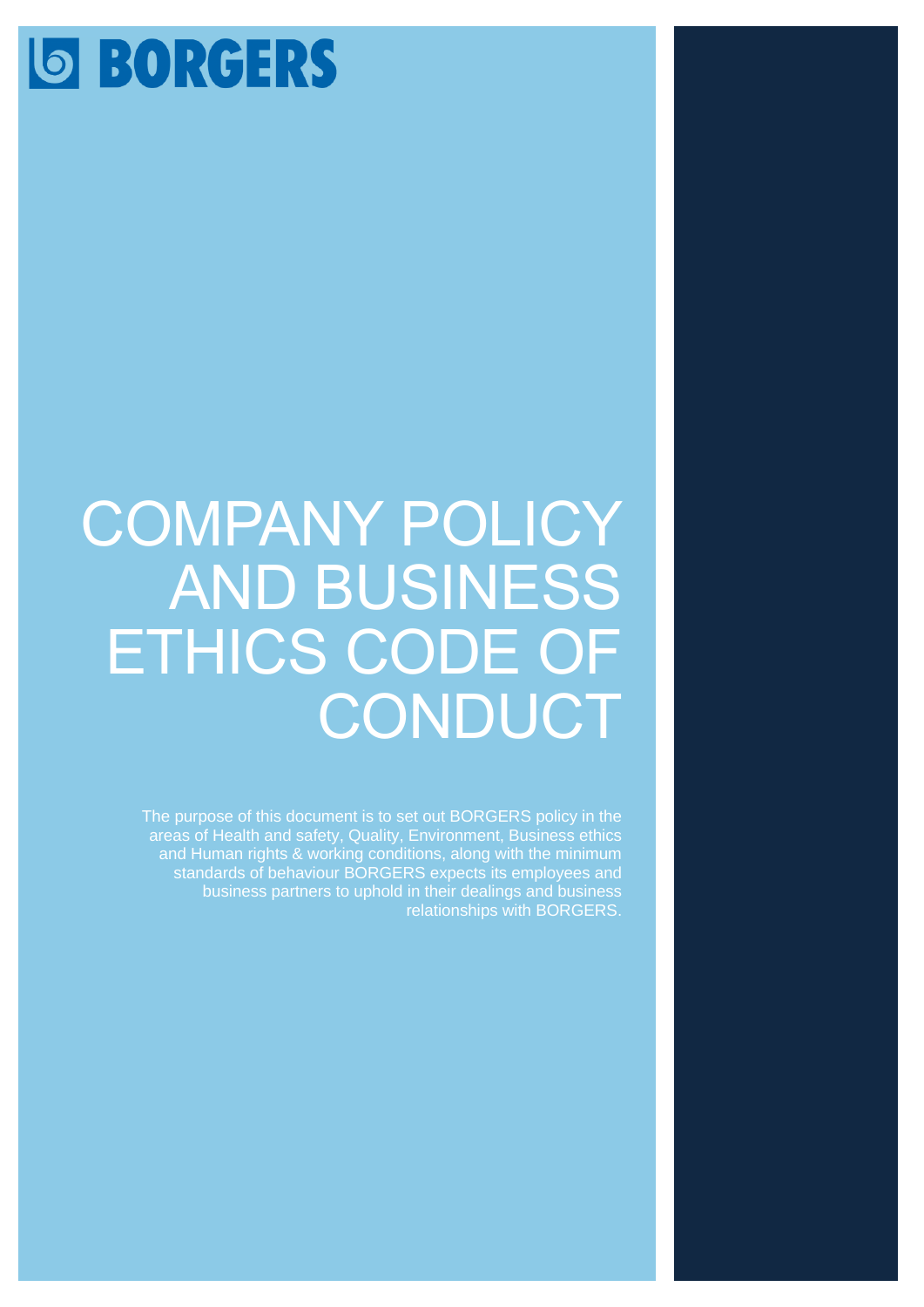

Revision 2.3 31/05/2022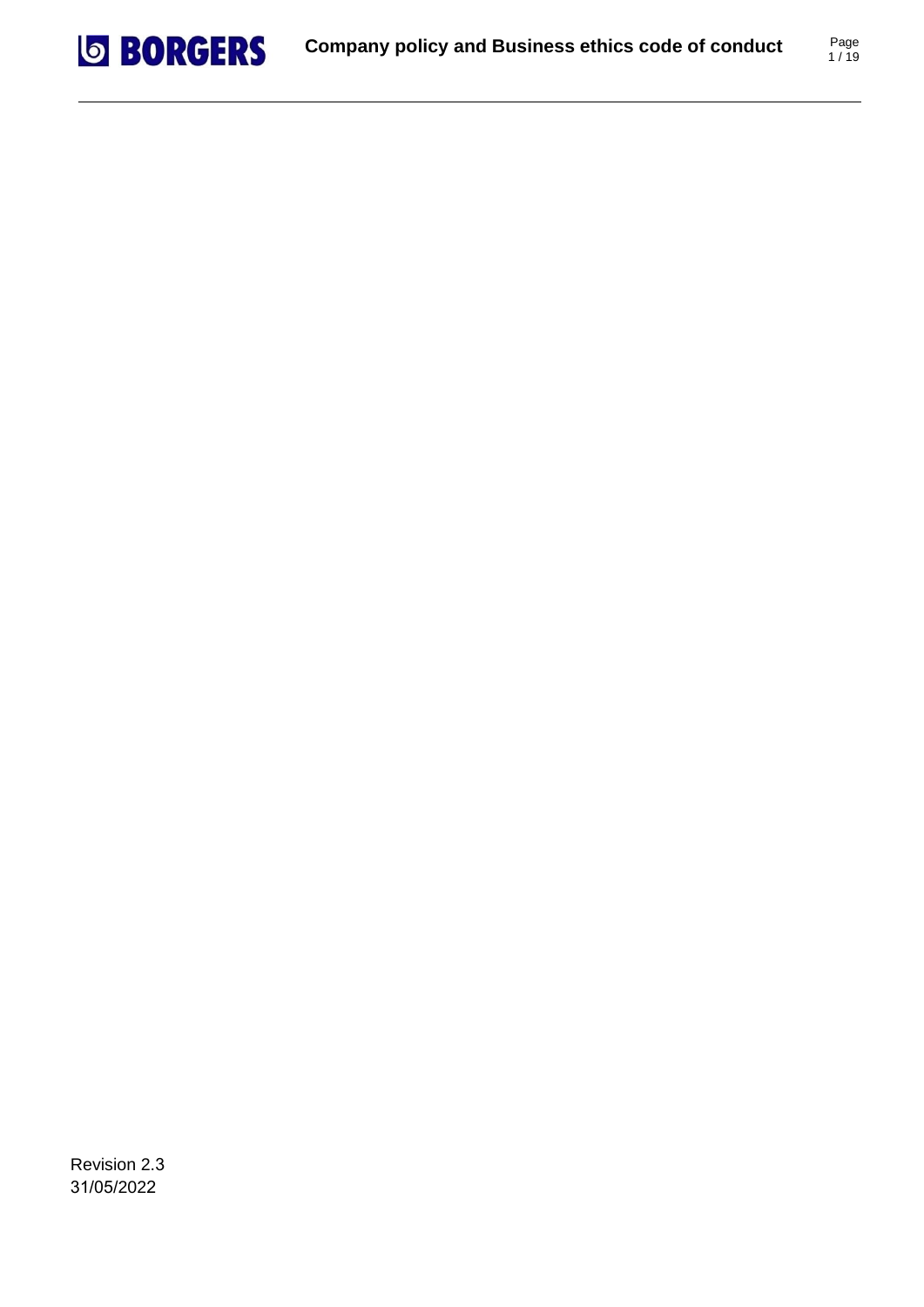# **SBORGERS**

# **Contents**

| $\mathbf 1$             |            |                                                                      |
|-------------------------|------------|----------------------------------------------------------------------|
| $\mathbf{2}$            |            |                                                                      |
| 3 <sup>1</sup>          |            |                                                                      |
|                         | 3.1<br>3.2 |                                                                      |
| 4                       |            |                                                                      |
| 5                       |            |                                                                      |
| 6                       |            |                                                                      |
| $\overline{\mathbf{7}}$ |            | Business ethics policy and code of conduct 13                        |
|                         | 7.1        |                                                                      |
|                         | 7.2        |                                                                      |
|                         | 7.3        |                                                                      |
|                         | 7.4        |                                                                      |
|                         | 7.5        |                                                                      |
|                         | 7.6        |                                                                      |
|                         | 7.7        | . 17                                                                 |
|                         | 7.8        | Handling of company and third party property, Intellectual property, |
|                         |            |                                                                      |
|                         | 7.9        |                                                                      |
|                         | 7.10       |                                                                      |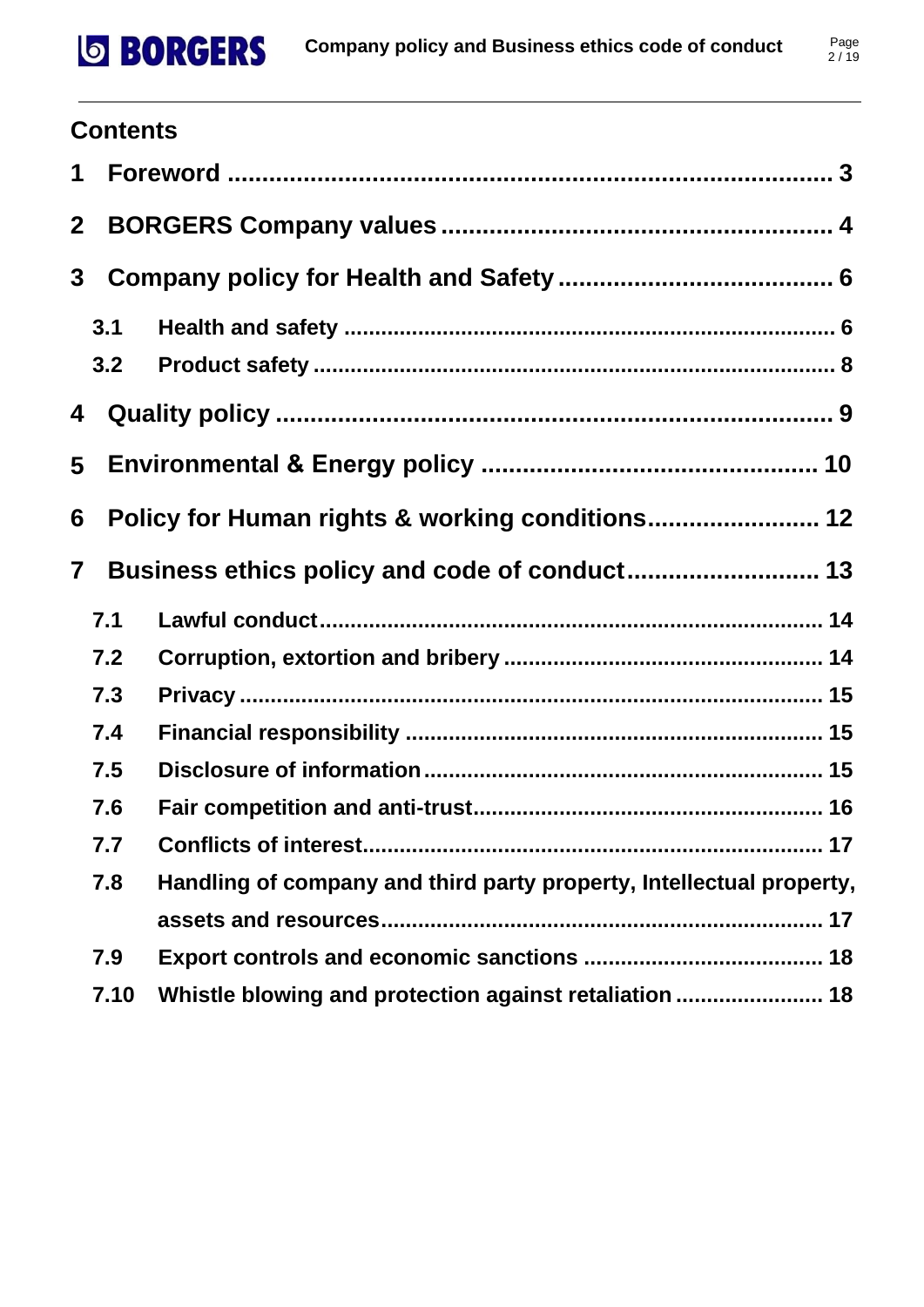# **SBORGERS**

# <span id="page-3-0"></span>**1 Foreword**

BORGERS develops and produces acoustically effective components for motor vehicles worldwide. As particularly light trim & carrier parts, dampening & insulation components, they are used in the interior and exterior of all types of vehicles - from cabriolets to electric cars and heavy trucks. In addition to design-oriented, functional equipment parts for the passenger compartment and boot, our product range also includes non-visible acoustic absorbers for the entire interior as well as wheel arch liners and (textile) undershields for the exterior. Our customers include almost all major automotive manufacturers worldwide, with whom we work closely as a system and development partner from the initial idea through to series production. In this way, intelligent and individual solutions are created for every vehicle, optimised in terms of time and cost.

BORGERS is fully committed to the protection of the Health and Safety of all its stakeholders, to operate all business activities using fair and ethical business practices, maintaining a strong focus on environmental protection. BORGERS has the utmost respect for Human rights and ensures good working conditions internally and expects that all stakeholders with business relationships uphold the same high values and principles in their own business activities and dealings with BORGERS.

This policy document sets out these policy commitments and in the code of conduct section the minimum expectations BORGERS places on its own workforce and other stakeholders who have business relationships with BORGERS.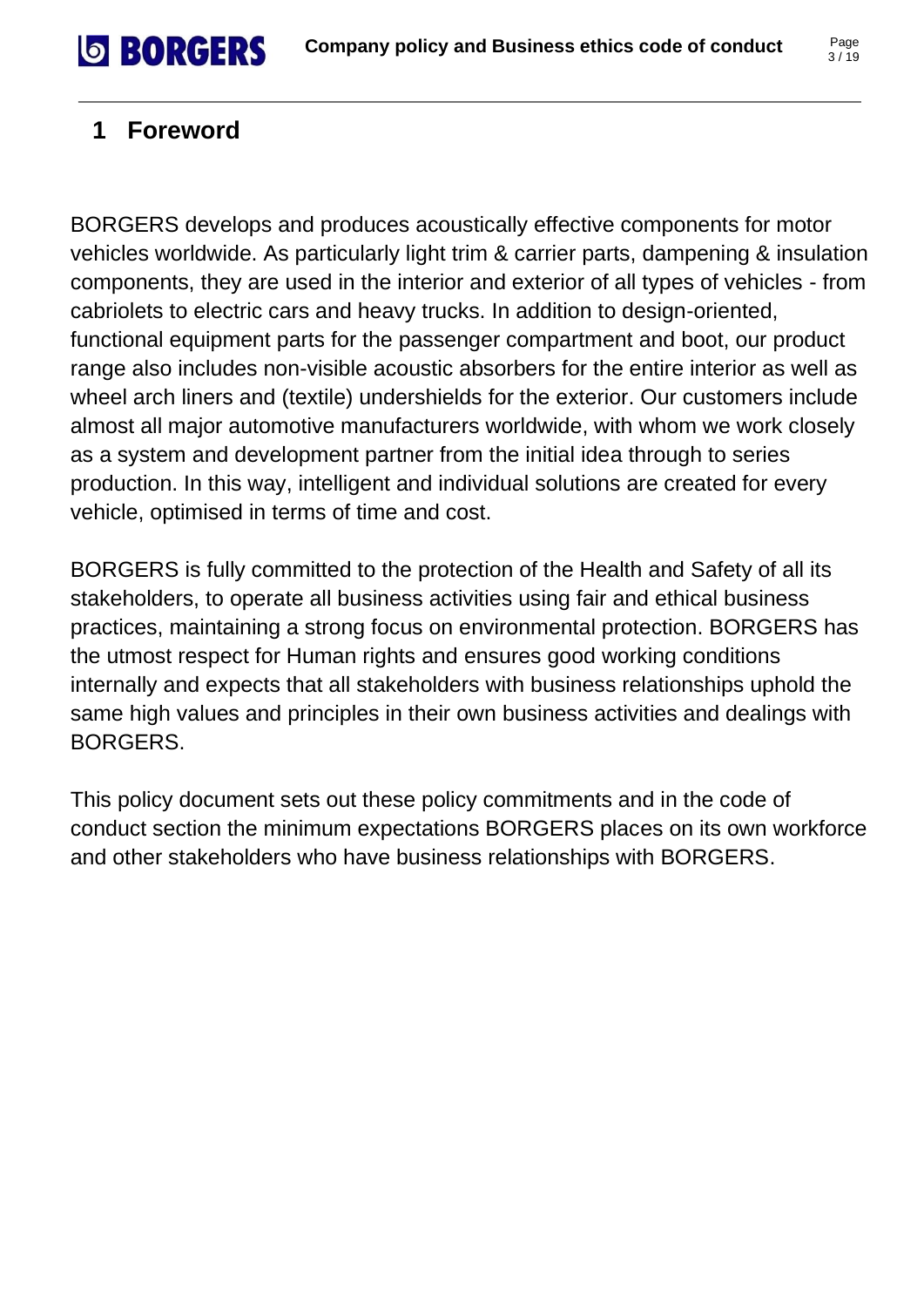# <span id="page-4-0"></span>**2 BORGERS Company values**

**SBORGERS** 

As a successful family enterprise established over 150 years ago, we feel a natural responsibility for our employees and their families, our stakeholders and society.

Our company values are at the heart of everything we do, from the strategies we set to the decisions and actions we take in our daily business activities, these five values are of the highest importance to the owners and shareholders of BORGERS and they define us as an organisation, we stand by our values at all times, we expect our stakeholders to adopt similar values and hold themselves to high standards at all times in the course of their professional relationships with our organisation.

Our values can be briefly summarized in the following way:

#### *BORGERS is…*

#### **…Reliable**

We are reliable partners both internally and externally. We consistently keep arrangements, irrespective of topic and person. This creates confidence and success. This reliability is the basis of our actions – there are no empty promises or uncertainties.

#### **…Sustainable**

Our thinking and behaviour is directed towards long-lasting and overall benefit. We preserve and increase the resources which are the basis of our existence – regarding our company and to the whole of society: People and environment.

#### **…People oriented**

All our activities and success are based on human relations and mutual respect. This means that we show mutual regard and respect and address the personal and social needs when we are working together at Borgers, too. Our communication in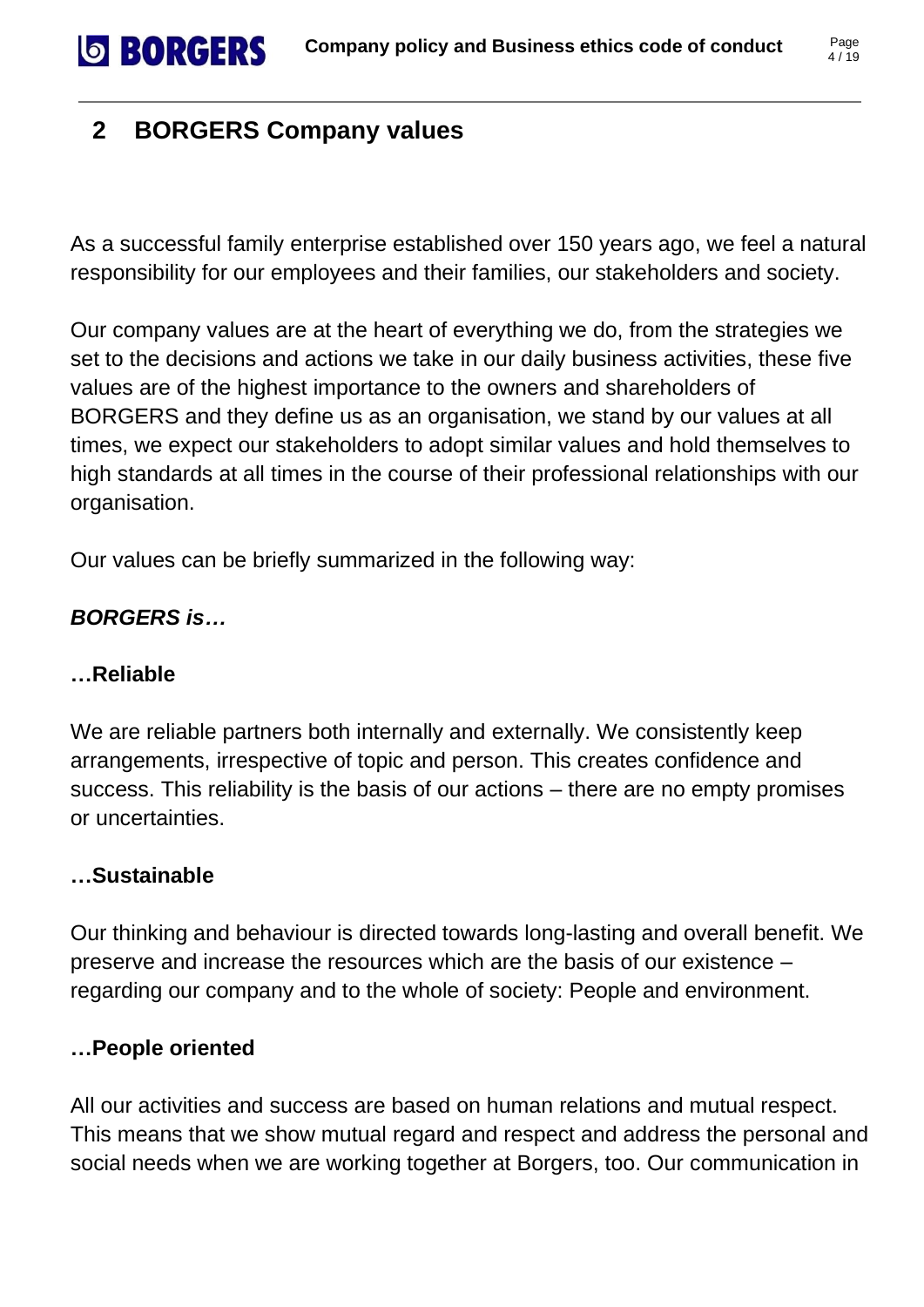the company as well as with third parties is formed by mutual respect, trust and by creating relationships with openness and honesty.

#### **…Committed**

**SBORGERS** 

We take courage in quickly and flexibly making decisions in difficult situations, in carrying them out and supporting them. Acting decisively, we do not lose time. This finds expression in an extensive feeling of responsibility of each one of us which does not only refer to company-related topics, but also to every other aspect of our day-to-day cooperation.

Every single person contributes to customer satisfaction and to the company result by his commitment.

#### **…Innovative.**

It is not only decades of experience, but also open-mindedness, willingness to make changes and unrestricted thinking about new ways which are the key for our success in a dynamic environment. Regarding our products this means continuous development of existing concepts and the development of new solutions for fulfilling changed requirements and opening new areas of application for the sake of our customers.

Further information about our values can be found in the companion publication "**Company values**"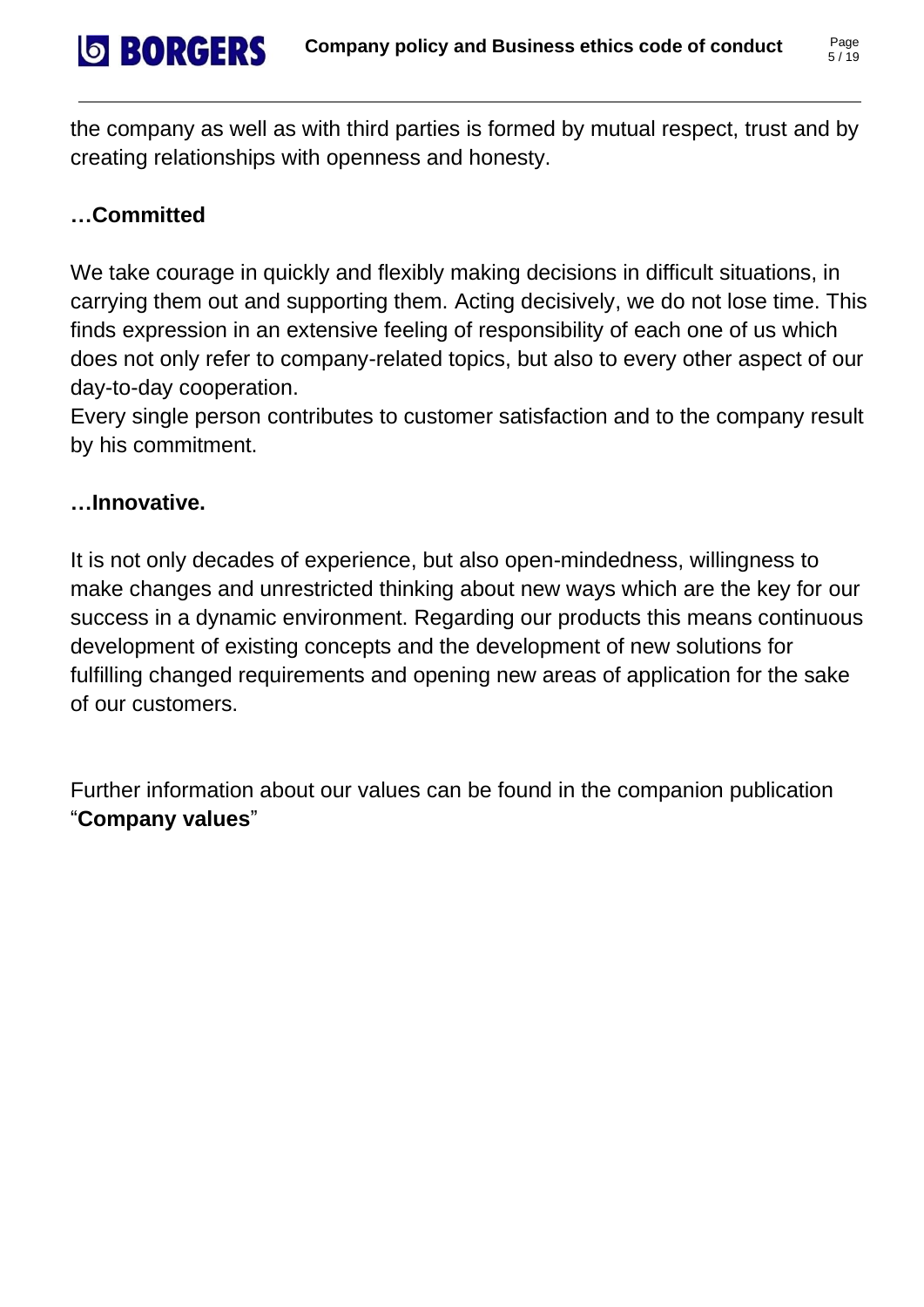# <span id="page-6-0"></span>**3 Company policy for Health and Safety**

#### <span id="page-6-1"></span>**3.1 Health and safety**

**SBORGERS** 

Protecting the health and safety of all employees, other stakeholders who visit our facilities, the consumers who ultimately use our products and those that handle our products at the end of their useful life is of the utmost importance to Borgers and our highest priority, through our policy and actions we are fully committed to the elimination of potential for harm in all our operational undertakings both from accidents and ill health, in support of this goal, risks and opportunities are regularly evaluated and there is a process in place for identification and elimination of hazards, it is our on-going strategy to implement and achieve third party certification of the occupational health and safety management system ISO 45001 into all facilities within the BORGERS group, and to use this management system as the main driver for the continual improvement of Health and safety performance and for risk reduction.

We recognise that committed and qualified employees are an essential basis of our economic success; BORGERS respects and values its employees and is committed to consulting with employees before changes are made which have a material impact upon them. BORGERS encourages the participation of employees and workers' representatives in the management of change and furthermore BORGERS welcomes the knowledge, creativity, and expertise of its employees regarding opportunities in all areas of business operations.

Based on solid specialist knowledge and commitment, we provide the freedom for entrepreneurial, self-governing work; offer individual development opportunities and commit ourselves to providing information and the necessary resources to achieve our goals.

To be a reliable employer for our employees, "Safety First" stands for us in all areas. Through consistent and exemplary action at all company levels, we want to achieve a safety culture in which our striving for a zero accident rate can be realized.

BORGERS is committed to meeting all Health and safety compliance obligations, including the legal requirements in all countries and regions of operation.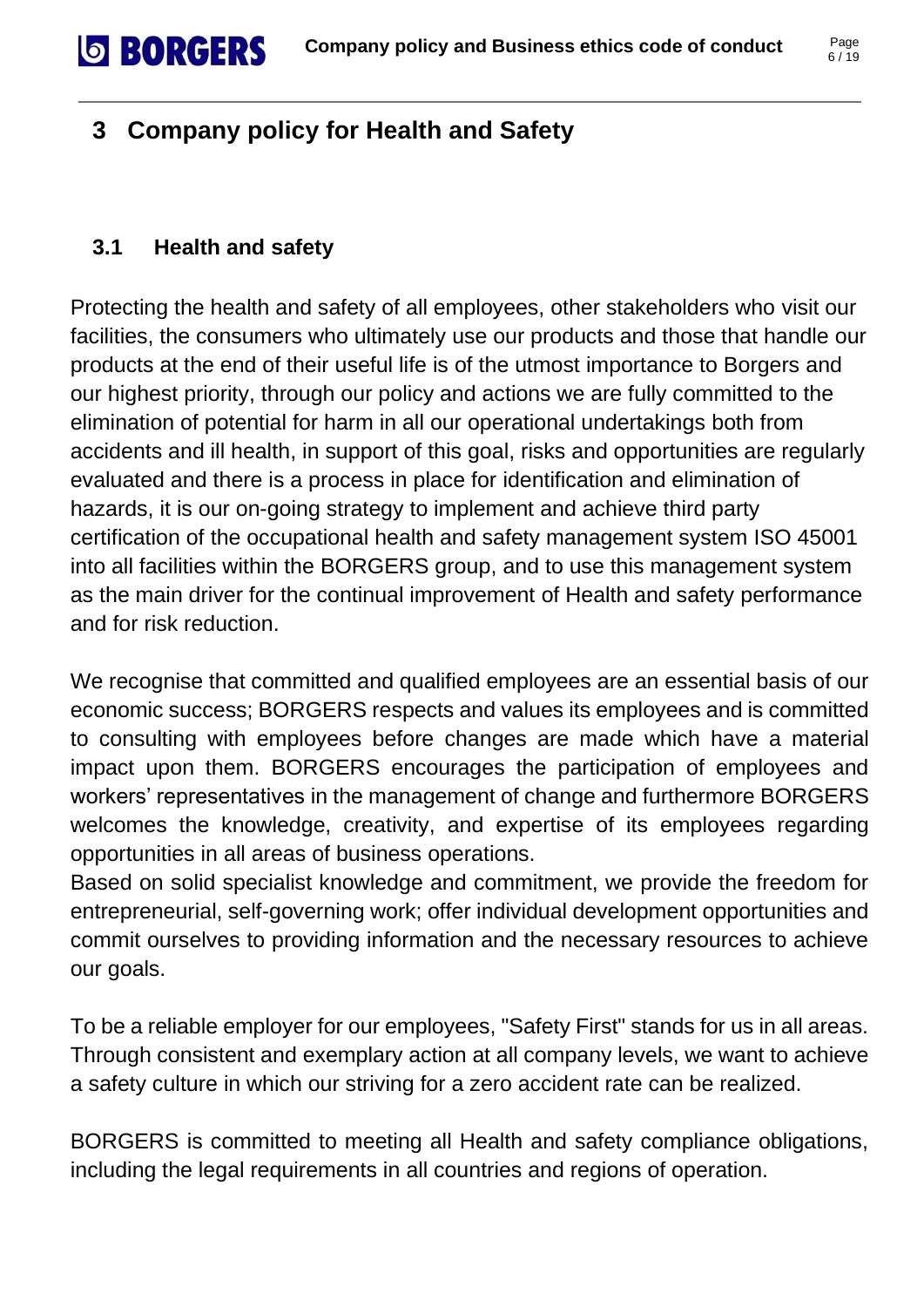Our main policy points for Health and safety can be summarized as follows:

**SBORGERS** 

- **Machine safety** a core goal for Borgers is to achieve zero accidents, our policy is to ensure that all machines have sufficient protection to always safeguard employees and other stakeholders from injury. This includes guarding, both physical and through technologies such as light curtains, emergency stops and technical measures such as captive key systems to prevent machines operating when personnel may be inside. Tag-out lock-out systems are used in combination with technical controls to minimize risk of injury as far as possible.
- **Emergency preparedness** risks are regularly assessed to ensure that emergency scenarios are planned for, this includes the use of training and physical drills along with technical solutions such as fire protection systems
- **Incident and accident management** A zero accident culture is the BORGERS philosophy, this means all accidents and incidents are investigated and monitored, accident and incident investigations, along with actions implemented and best practices are shared with all HSE representatives via regular group level HSE meetings.
- **Workplace ergonomics** Borgers operates in high-volume production environments and uses standardized work procedures. It is vital to consider the effects of the work and work environment on our employees. Not only are work movements evaluated during the development of standardized work methods, but it is also our policy to use job rotation and other systems like 5S to ensure workplaces are as safe and well organized as possible to avoid preventable ergonomic injuries like repetitive strain injuries (RSI). All employees have access to occupational medical support so that any concerns are identified and addressed as early as possible.
- **Handling of chemicals** BORGERS recognises that the handling, transporting, and using chemicals can present many risks for the health and safety of personnel and it is important to reduce both the hazards and the exposure of personnel to these. To facilitate this, there is a dedicated release process which evaluates the supplier's Material Safety Data Sheets (MSDS) to identify all risks and requirements for safe transportation, handling, use and disposal of chemicals, along measures to be taken in case of an accident or emergency. It is BORGERS policy to actively seek substitute chemicals for safer alternatives where possible and ensure measures are implemented to minimize exposure as far as possible. The latest MSDS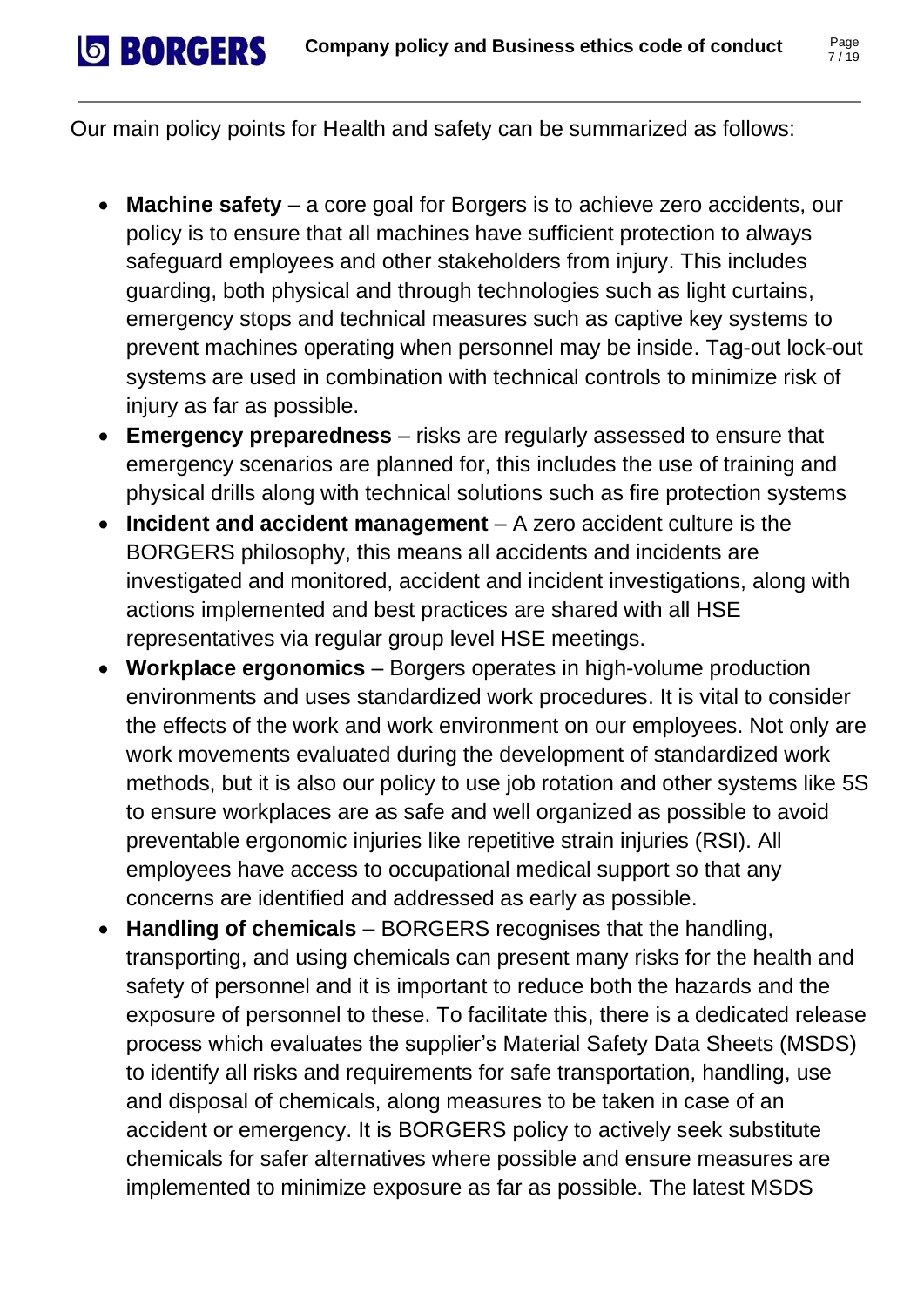information for all chemicals in use is kept in readily accessible locations and formats to facilitate fast emergency response. The supplier MSDS information is periodically checked to ensure that the latest versions are available. In addition to protective measures the relevant personnel receive specific training for risks, hazards and for safe use, including how any wastes or residues should be handled.

Borgers commits to compliance with all legal requirements and publishes a restricted chemicals list within the management system and publicly on the company webpage.

- **Fire protection** Fire has many negative consequences aside from the risk of direct physical harm or of secondary harms through exposure to hazardous materials in smoke or dust, ash, contaminated fire-fighting water etc., so fire prevention is a key objective. BORGERS provides a range of physical fire-fighting equipment such as sprinklers, hydrants and extinguishers, personnel are trained in emergency response and drills are regularly conducted to ensure that all work areas can be quickly and safely evacuated in an orderly fashion. Retrospectively, the results of drills are evaluated to identify any shortcomings or risks & opportunities for further improvement. BORGERS also ensures that key information like chemicals' storage areas or locations of critical infrastructure presenting secondary risks such as gas mains or high voltage installations, are available and made known to emergency responders.
- **Personal protective equipment** Borgers believes that personal protective equipment (PPE) is the last line of defence after technical & procedural measures have been exhausted. Nevertheless, the BORGERS policy is to provide free PPE to mitigate any residual risk and BORGERS makes PPE freely available all personnel who wish to use PPE as a voluntary additional protective measure.

#### <span id="page-8-0"></span>**3.2 Product safety**

**SBORGERS** 

Our highest priority is top quality products that are safe and meet legal requirements. BORGERS' products are evaluated and monitored by strict quality management systems. Products undergo a safety monitoring process throughout product development, production, and aftermarket. We are responsible for identifying, reporting, and escalating suspected safety issues. Where necessary we report shortcomings to the relevant authorities and take the necessary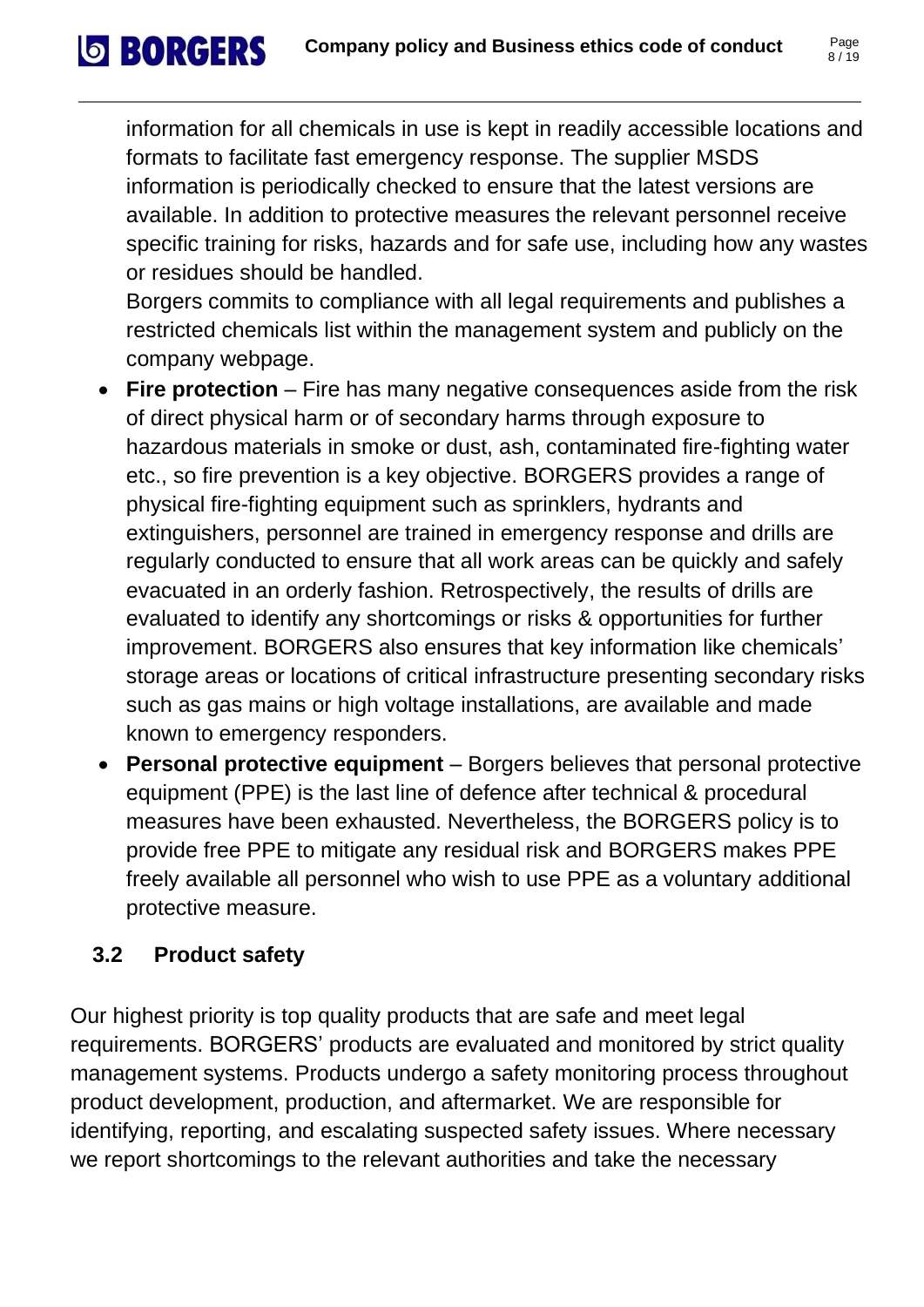measures to ensure products' safety and have suitably qualified Product Safety Officers (PSOs) within both Product development and manufacturing facilities.

# <span id="page-9-0"></span>**4 Quality policy**

**SBORGERS** 

The name Borgers stands for the highest quality. This applies not only to the development and manufacture of our products but also to all other corporate processes and not least to the sustainable implementation of our social responsibility towards our five key stakeholders:



- In our market segment, we see ourselves as a leading partner of the automotive industry with a clear priority on "quality", which is an essential criterion of our competitiveness.
- Through holistic quality, we secure new orders and satisfy customers to guarantee sustainable growth.
- Our goal is to continuously increase quality from the project to the series phase to further increase the satisfaction of our customers, secure profitability and orient our systems towards the future.
- To ensure that customer, stakeholder, and market needs are met, we have embedded customer requirements alongside our own into our integrated management system. This meets the normative requirements for health, safety, quality, environmental, energy and sustainability management. We are aware that a successful, integrated management system is of fundamental importance for our business. BORGERS is, therefore, committed to continuously improving all relevant processes and procedures. It is a matter of course for us that all legal requirements and other binding obligations are complied with as a minimum.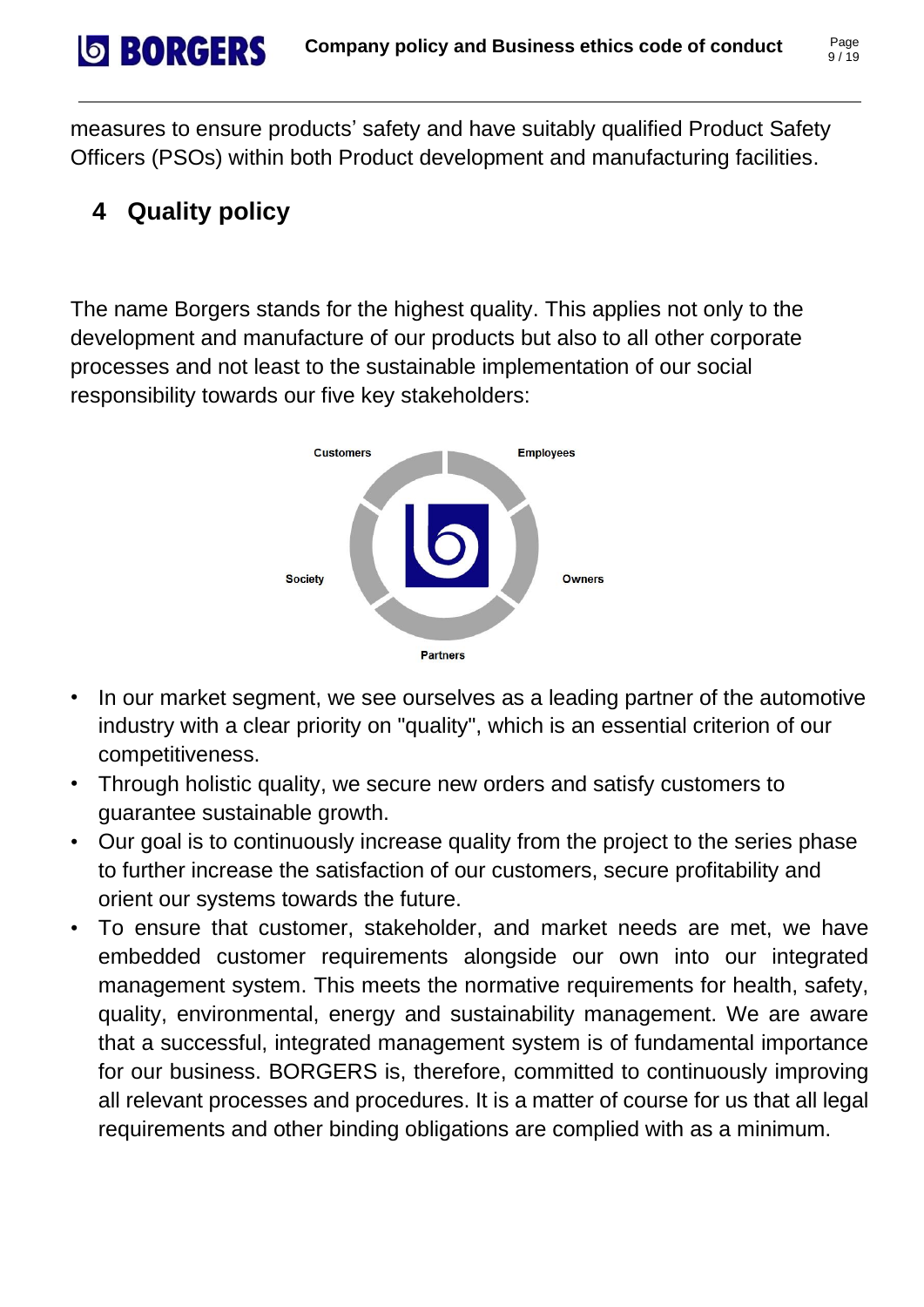To remain a reliable partner for all of our stakeholders in the future, we continuously strive for consistency in our goals and activities to ensure the efficient and sustainable development of our business and its manufacturing processes thus achieving our ultimate goal of "zero-defect production" and stakeholder satisfaction throughout the entire value chain.

To ensure that Quality objectives are met, BORGERS has formally adopted the automotive Quality standard IATF 16949:2016, which is based on the ISO 9001:2015 standard. BORGERS is committed to meeting the normative requirements of IATF 16949:2016 and this compliance is assured through annual 3rd party certification in all facilities. The current certificates can be found on the BORGERS webpage.

### <span id="page-10-0"></span>**5 Environmental & Energy policy**

**SBORGERS** 

• **GHG emissions, energy efficiency and renewable energy** –

BORGERS is committed to reducing Green House Gas (GHG) emissions through a program of energy reduction initiatives and by the inclusion of renewable energy in purchased electricity contracts.

BORGERS measures and is committed to reporting its emissions and targets through the annual Carbon disclosure program (CDP). To support energy efficiency, BORGERS has implemented formal and certified energy management systems (ISO 50001) in those plants identified with higher energy intensity. This has identified projects like LED lighting, heat recovery and Co-Generation, that have led to significant GHG emission reduction in recent years. In line with commitments of the Paris accord, BORGERS is exploring the establishment of a validated Science Based target (SBT) under the SBT initiative, which could form the basis of a future ambitious nett zero target.

• **Water quality and consumption** – In developed countries the availability of a clean and plentiful supply of fresh water is often taken for granted, BORGERS considers water to be an invaluable resource and is committed to using water more efficiently and avoiding water pollution, BORGERS facilities measure water quality to ensure that local standards are met. BORGERS has evaluated its facilities operating in areas of baseline water stress and is committed to acting upon the risks and opportunities identified. BORGERS remains committed to disclosing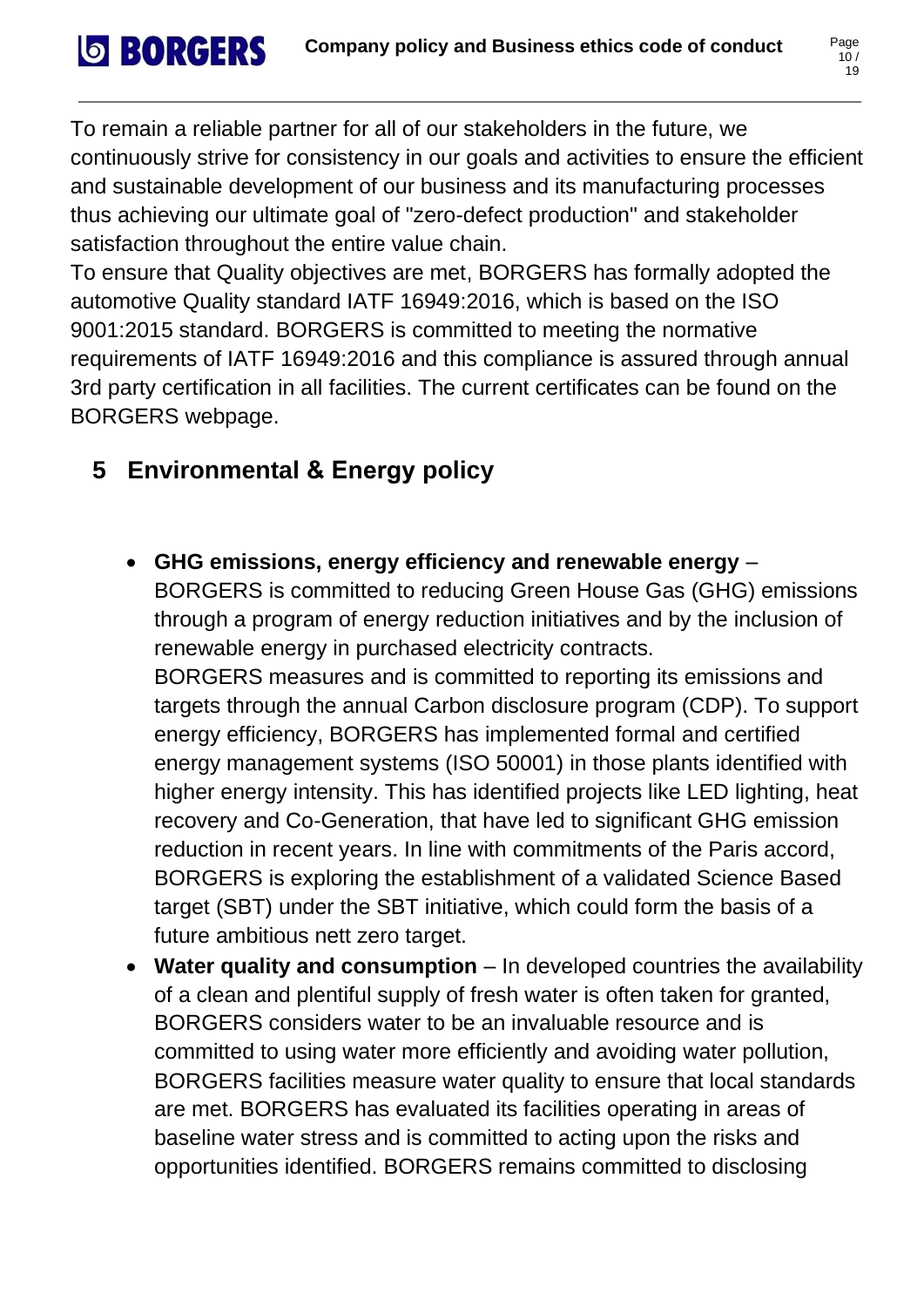$11/$ 19

information about water use and performance through the annual CDP carbon disclosure program.

**SBORGERS** 

- **Air quality** BORGERS is committed to the prevention of pollution and has implemented technical pollution control measures on production lines in order to prevent or reduce the emission of particulates and odour to the local environment, BORGERS also recognises the impact of noise pollution on the local environment and, where residential areas lie in close proximity to a BORGERS facility, noise levels are minimized as far as possible, especially for operations occurring during night time hours.
- **Sustainable resources management and waste reduction** BORGERS was founded on the recycling of textile waste over 150 years ago and as such, recycling is in our DNA and remains a core principle today.

A high proportion of our input raw materials come from recycled sources and BORGERS continues to strive to develop innovative new materials where wastes can be directly be recycled during manufacture and at end of life. This philosophy is also true in our development of products which reduce the consumption of raw materials, such as in our wide range of light-weight product groups. Our light-weight products also contribute to fuel efficiency and emission reduction during the vehicle's use phase by contributing to vehicle weight savings.

The EU Waste framework Directive's hierarchy for waste is always considered, with the main goal being to prevent waste generation. Where this is not possible, we remain committed to evaluating our waste streams, to seek out opportunities to minimize, reuse, and recycle as much waste material as possible. For remaining waste fractions, where no other viable solution exists, we seek to dispose of these using methods that include energy recovery where possible.

• **Responsible chemical management** – BORGERS is committed to the responsible transportation, handling, use and disposal of chemicals due to the potentially high environmental impacts. To mitigate the risk of pollution BORGERS has implemented technical solutions such as secondary containment in storage areas and around processes with high risk. All purchased chemicals are required to go through a formal release process during which, substitution opportunities are evaluated, especially for hazardous or environmentally toxic substances. BORGERS does not permit the use of any substances specified on our restricted substance list, neither in our own processes nor in our supply chain. Our list in its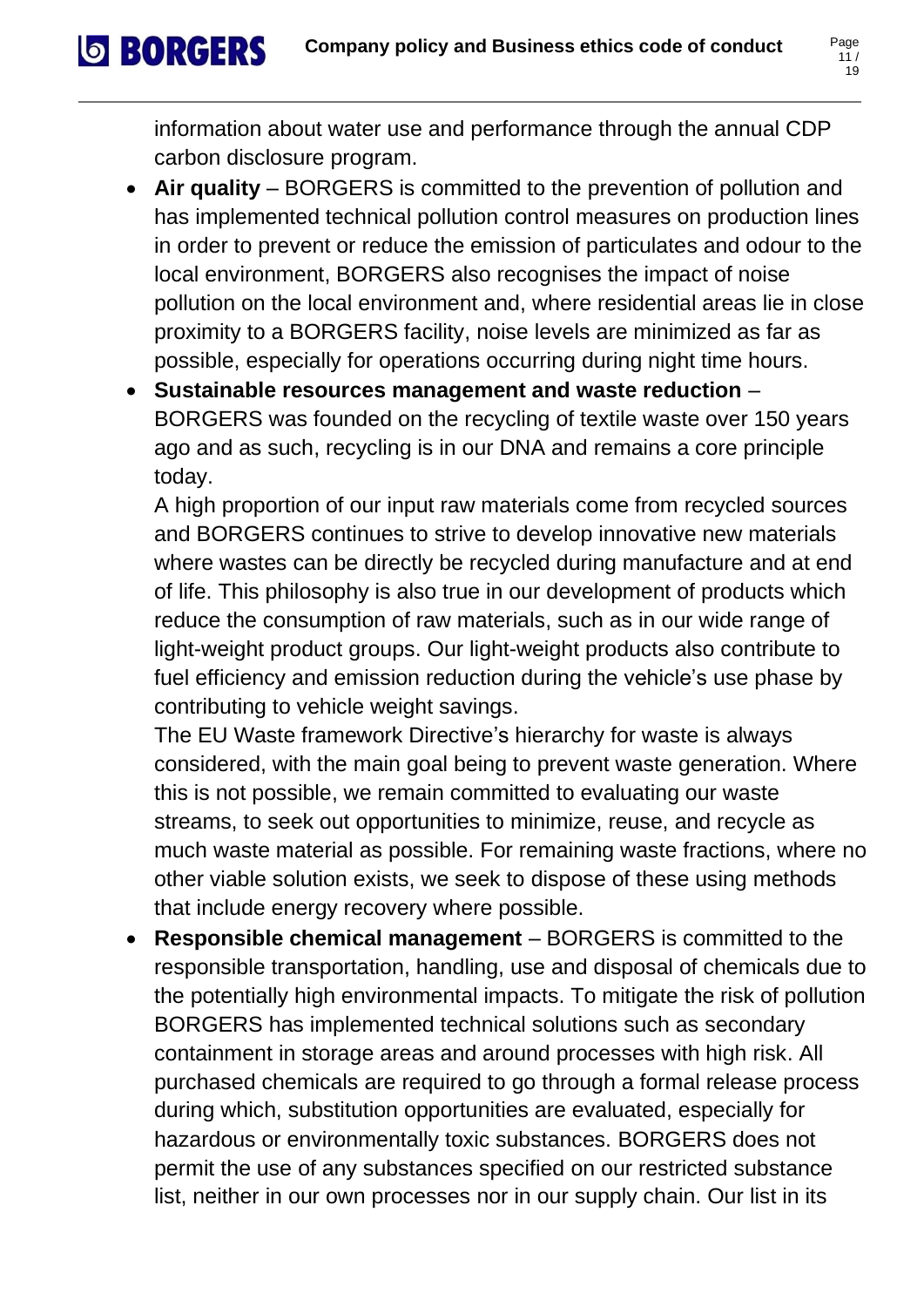current form can be found on the BORGERS webpage. Risks, such as ground water pollution, are evaluated using the source, pathway, receptor model and we are committed to finding and implementing technical solutions, supported by fully trained personnel, to reduce any opportunities for ground, water, or air pollution.

• **Management systems ISO 14001 and ISO 50001** – through formal thirdparty certified management systems BORGERS identifies and regularly reviews its significant environmental aspects and risks and opportunities. BORGERS is committed to setting environmental and energy performance targets and taking actions that continually improve environmental performance and energy efficiency. BORGERS is committed to maintaining full compliance with these normative requirements, within the scope of its management systems. Any potential deviations identified will be evaluated and acted upon in a timely manner, as appropriate, to ensure robust and long-lasting environmental and societal protection.

Stakeholders having business relationships with BORGERS should uphold similar environmental principles and implement systems and measures to ensure environmental protection in their own organisations.

# <span id="page-12-0"></span>**6 Policy for Human rights & working conditions**

**SORGERS** 

- **Child labour and young workers** BORGERS rejects all forms of child labour and adheres to the minimum age requirements for employment stipulated by the applicable local law.
- **Wages and benefits** The remuneration paid to BORGERS employees shall be in accordance with all applicable local laws on remuneration, which includes laws on the minimum wage.
- **Working hours** The working hours shall not exceed the maximum set by the applicable local law.
- **Modern slavery** BORGERS rejects all forms of forced labour, which includes slavery and human trafficking.
- **Freedom of association and collective bargaining** We respect the right of all employees to establish and join trade unions and representative bodies and to engage in collective bargaining in accordance with the applicable local law.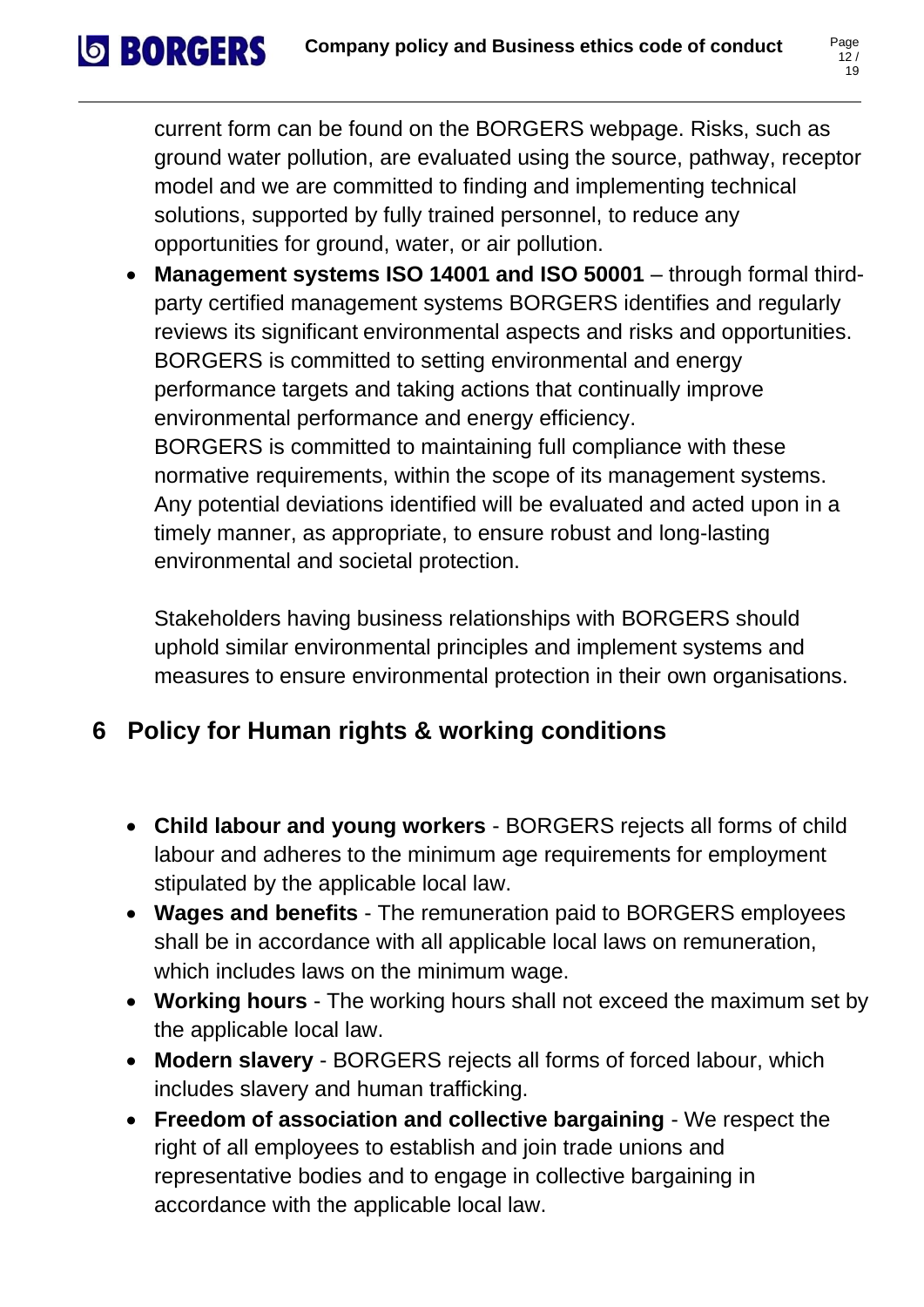• **Harassment and non-discrimination** - Motivated and competent employees are a feature of our family enterprise. We show respect to everybody as an individual, irrespective of his ethnic origin, skin colour, ideology, religion, nationality, sexual orientation, social background, gender, age or disabilities. Every employee is obliged to refrain from any kind of discrimination (e. g. disadvantaging, harassment, bullying) and to facilitate a respectful and fair cooperation.

Furthermore, BORGERS expects that all stakeholders having business relationships with BORGERS uphold these same values and principles.

# <span id="page-13-0"></span>**7 Business ethics policy and code of conduct**

**SBORGERS** 

The Borgers Group has an excellent reputation, built up over five generations. This reputation is based on our high-quality products, our power of innovation, entrepreneurial spirit, customer orientation, and on our social conduct and orientation towards people. Though it took decades to achieve this reputation, it can irrevocably be destroyed in a moment by a single action against the rules.

It is essential to prevent this. During daily behaviour, each employee can affect the reputation of our company. For this reason, we expect that all employees and other stakeholders demonstrate ethically sound and lawful behaviour in business life and during their professional relationships and dealings with BORGERS.

We are committed to obeying and complying with all laws and regulations, wherever we do business, as well as establishing internal rules for our daily work. Violations will not be tolerated as these can result in severe consequences for both BORGERS and any individuals involved.

The Code of Conduct forms the basis of all our decisions and actions, it is an essential part of our corporate culture. We expect all employees and business partners to always hold themselves to these principles.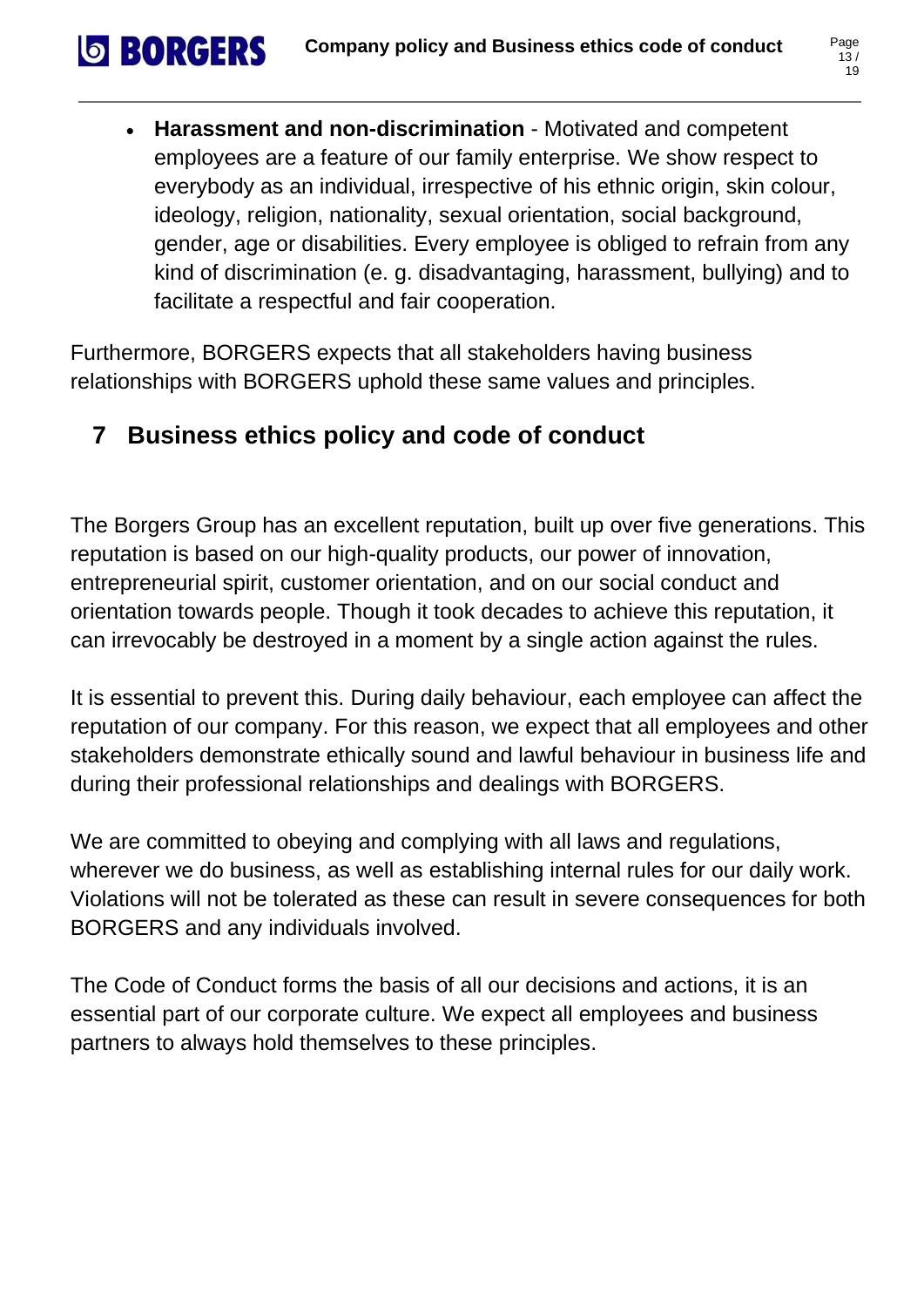#### <span id="page-14-0"></span>**7.1 Lawful conduct**

**SBORGERS** 

We expect compliance with the law and regulations. All employees are obliged to know, respect and comply with the laws relevant to them.

Compliance with existing law takes precedence over any conflicting instruction given by a superior. In case of violation of laws the person responsible and/or the company may be sentenced to imprisonment or fined.

Furthermore, every employee guilty of a violation – regardless of the sanctions provided by statutory law – will have to face disciplinary action up to and including termination because of the violation of his employment obligations.

#### <span id="page-14-1"></span>**7.2 Corruption, extortion and bribery**

BORGERS fully complies local and international laws which prohibit corrupt business practices in dealing with all stakeholders including public officials and private sector companies.

BORGERS does not tolerate corruption in any form.

Transparent and correct business practice is mandatory and always possible. We do not give or take bribes – neither directly nor indirectly by involving a third party. Offering or giving anything of value (including money, gifts, or services) to a third party with the aim of winning business or getting any other improper advantage is forbidden e.g., keeping a customer from raising legitimate claims.

Even the appearance of impropriety must be avoided. In turn, we never use our position or role within the company to demand, accept or obtain any personal benefit.

Benefits in the form of gifts, invitations to meals, business, or entertainment events, which may influence decisions of business partners may be interpreted as corruption and, as such, a violation of criminal law.

Even the impression of the potential exertion of influence should be avoided. Benefits shall, therefore, only be granted or accepted if they are in accordance with local law, BORGERS internal rules and providing they are:

- appropriate in value and with regard to the recipient's position and the circumstances of the benefit (these are the typical criteria used to examine the legal requirements);
- in line with customary and reasonable business practices. Offering or receiving promotional items and occasional (courtesy) gifts of low value as well as offering or accepting invitations to reasonable meals or business

 $14/$ 19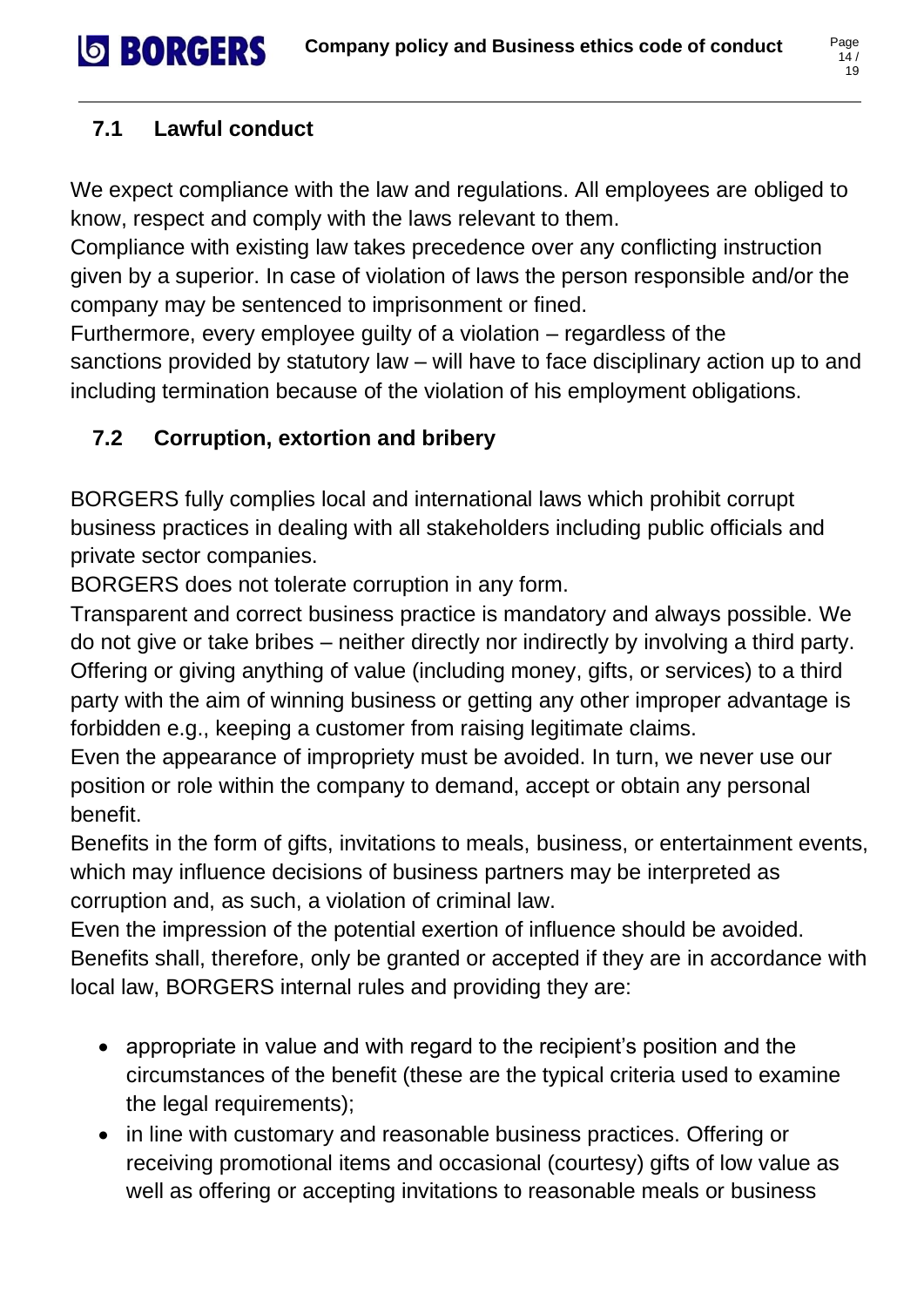• Benefits must be kept transparent and be documented correctly, this means in an understandable, truthful, and complete manner and with reasonable detail.

#### <span id="page-15-0"></span>**7.3 Privacy**

**SBORGERS** 

BORGERS respects the privacy of its employees and business partners and recognizes that healthy relationships are built on trust. Therefore, we protect the individual's right to data privacy. Everyone has the right to determine whether their personal information is disclosed and how it is processed. Our use of personal information is transparent. Further, employees and business partners may, at any time, decide if and how their personal data is used or processed, unless it is otherwise required by law or its use is necessary for a BORGERS business processes. Personal information is only collected, processed, and used to the extent that applicable laws and internal policies permit.

#### <span id="page-15-1"></span>**7.4 Financial responsibility**

All records and reports such as accounting documents e.g., financial statements, business reports, audit reports and the like which are prepared internally or are outsourced must be correct and truthful.

#### <span id="page-15-2"></span>**7.5 Disclosure of information**

We do not disclose business information that is not public. Information is treated as confidential and may not be shared with unauthorized persons unless doing so is required by law. This standard also applies to confidential information that belongs to our customers or other business partners. The obligation to maintain confidentiality continues even after the termination of an employee's contract of employment or the termination of the contract with the business partner. The direct or indirect use of confidential business information for personal benefit, for the benefit of third parties and/or to the detriment of BORGERS is prohibited.

An Information Security Management System must effectively counteract the growing variety of potential attacks, both internal and external, and the associated, continually evolving risks.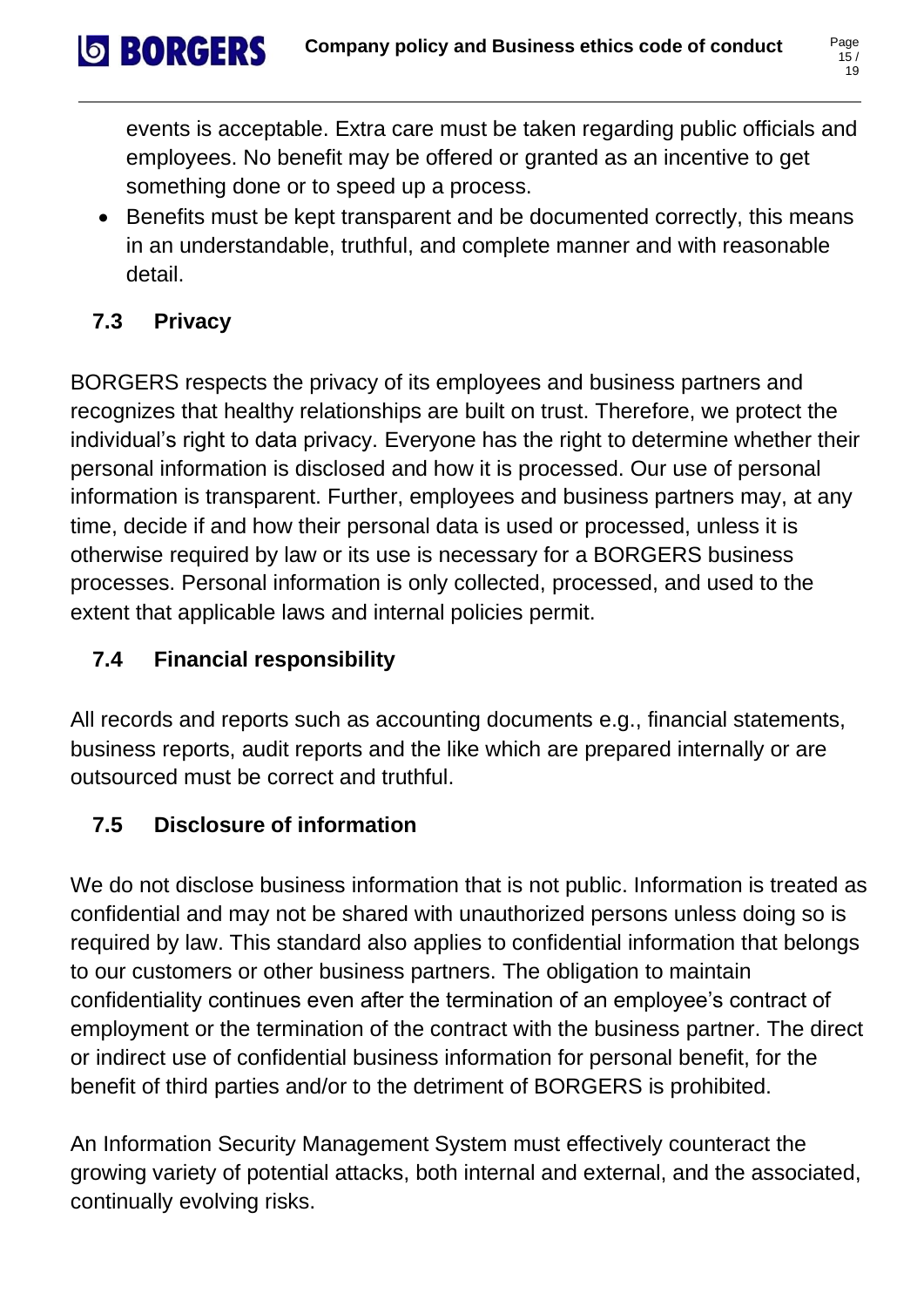Ensuring information security i.e., preventing confidential data from being accessed without authorization, is not only a management responsibility: All of us and our external service providers contracted by BORGERS bear responsibility for information security within our respective fields of activity.

It is our duty to ensure a high level of information security adapted to the applicable requirements and developments in all our activities.

# <span id="page-16-0"></span>**7.6 Fair competition and anti-trust**

**SBORGERS** 

Compliance with antitrust laws (competition rules) is of utmost importance to BORGERS.

BORGERS will never resort to unfair or illegal methods to win business in our market segment. We are confident that we can win business awards based purely on the quality of our products, the strength of our reputation and our commitment to build long lasting partnerships, and through our never-ending determination to meet and exceed customer expectations.

An infringement of competition rules can seriously harm our business and undermine our reputation by exposing us - both the company and any persons responsible for an infringement – to sanctions and severe consequences and it also places our integrity in doubt.

Anticompetitive behaviour is never an acceptable means of winning business. BORGERS would forego a business opportunity rather than violate the law – even if this means failing to meet our established business targets. Our reputation and long-term success are worth far more. BORGERS does not tolerate any anticompetitive conduct, in particular agreements with competitors which aim at exchanging sensitive information, e.g. on pricing, partitioning markets or allocating projects, bidding proceedings or customers. Disciplinary action can be taken against any employee found to be responsible for a breach of competition rules. BORGERS is committed to competing vigorously and fairly, and expects all employees to do so, wherever and with whomever they do business. It is the policy of BORGERS to comply with all competition rules and, therefore, it is also the responsibility of each individual employee to ensure their own compliance.

The Borgers board of management unreservedly commits to ensuring all employees fully understand and respect the competition rules.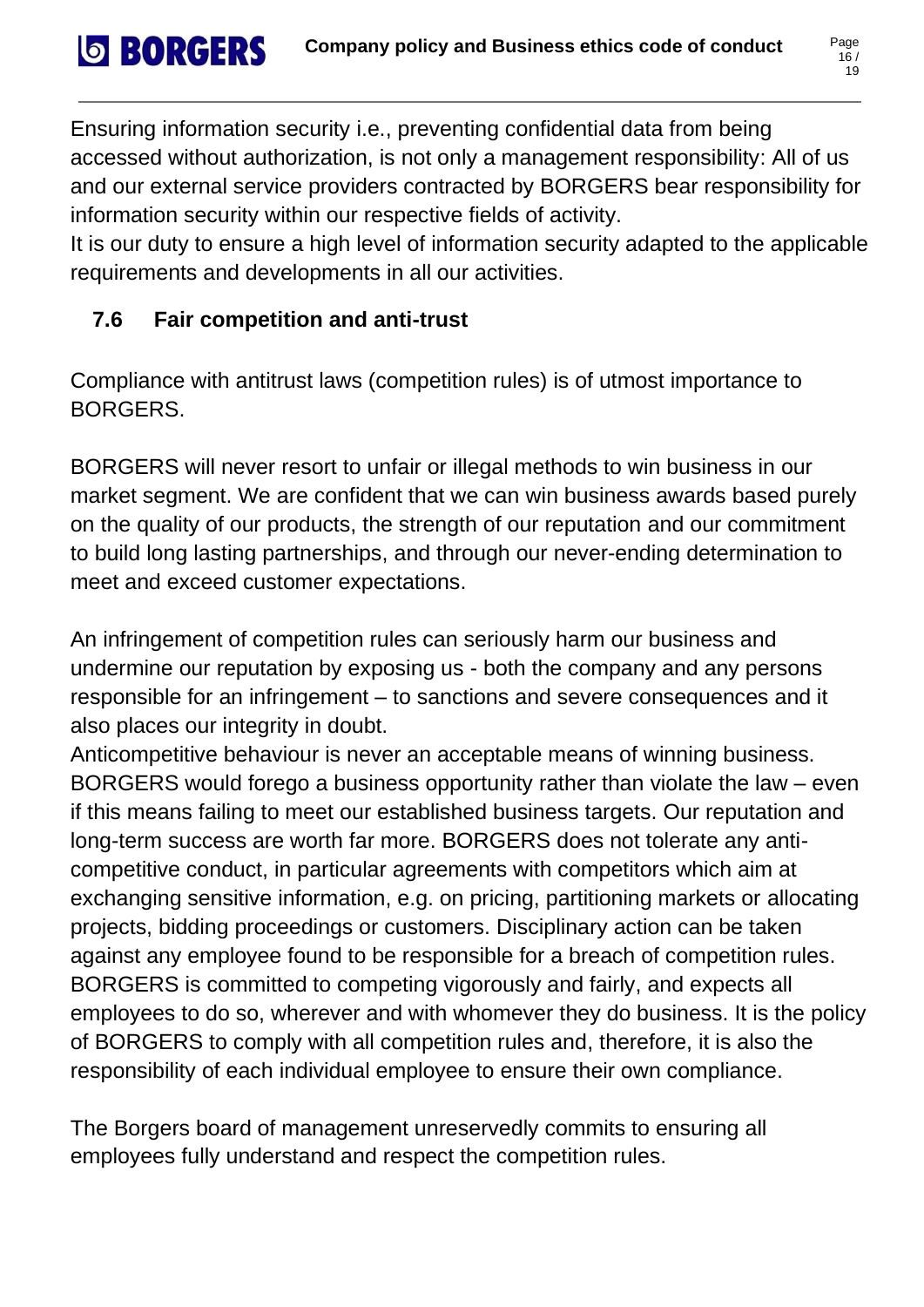Furthermore, the BORGERS board of management expects BORGERS' suppliers, and all other stakeholders, to uphold similar standards at all times in their business dealings with BORGERS.

Should there be any doubts about any conduct, please contact the HR department or your line manager who will be able to support you. Other stakeholders and business partners should contact their Borgers representative for further guidance. If this is not reasonable or they are not comfortable contacting their Borgers representative, they are free to contact Borgers top management directly.

# <span id="page-17-0"></span>**7.7 Conflicts of interest**

**SBORGERS** 

It is important to us that our business activities and decisions do not cause conflicts between our private interests and BORGERS' interests. Such conflicts of interest are not automatically prohibited, but in all cases these must be declared transparently by informing BORGERS management in writing and without request, about participations and shareholdings in companies which have business relations with the Borgers Group, work or provide services for it, so that agreement can be reached. Where the conflict of interest is incompatible with BORGERS interests, it is prohibited and must be eliminated.

Typical conflicts of interest scenarios where we must seek prior explicit consent on our own initiative are the following:

- paid secondary employment (employed or self-employed activities),
- BORGERS business transactions with family members/relatives or friends, and
- interests in other companies or membership in their governing body.

Consent will be generally given, unless BORGERS' interests are harmed, for example, where secondary employment is for a competing company and thereby employment obligations to BORGERS would be impaired.

# <span id="page-17-1"></span>**7.8 Handling of company and third party property, Intellectual property, assets and resources**

All tangible and intangible assets and property, including property and resources ("Property") belonging to BORGERS and any third-party Property placed into BORGERS' care, must be handled with care and protected from loss and misuse to prevent serious harm to BORGERS.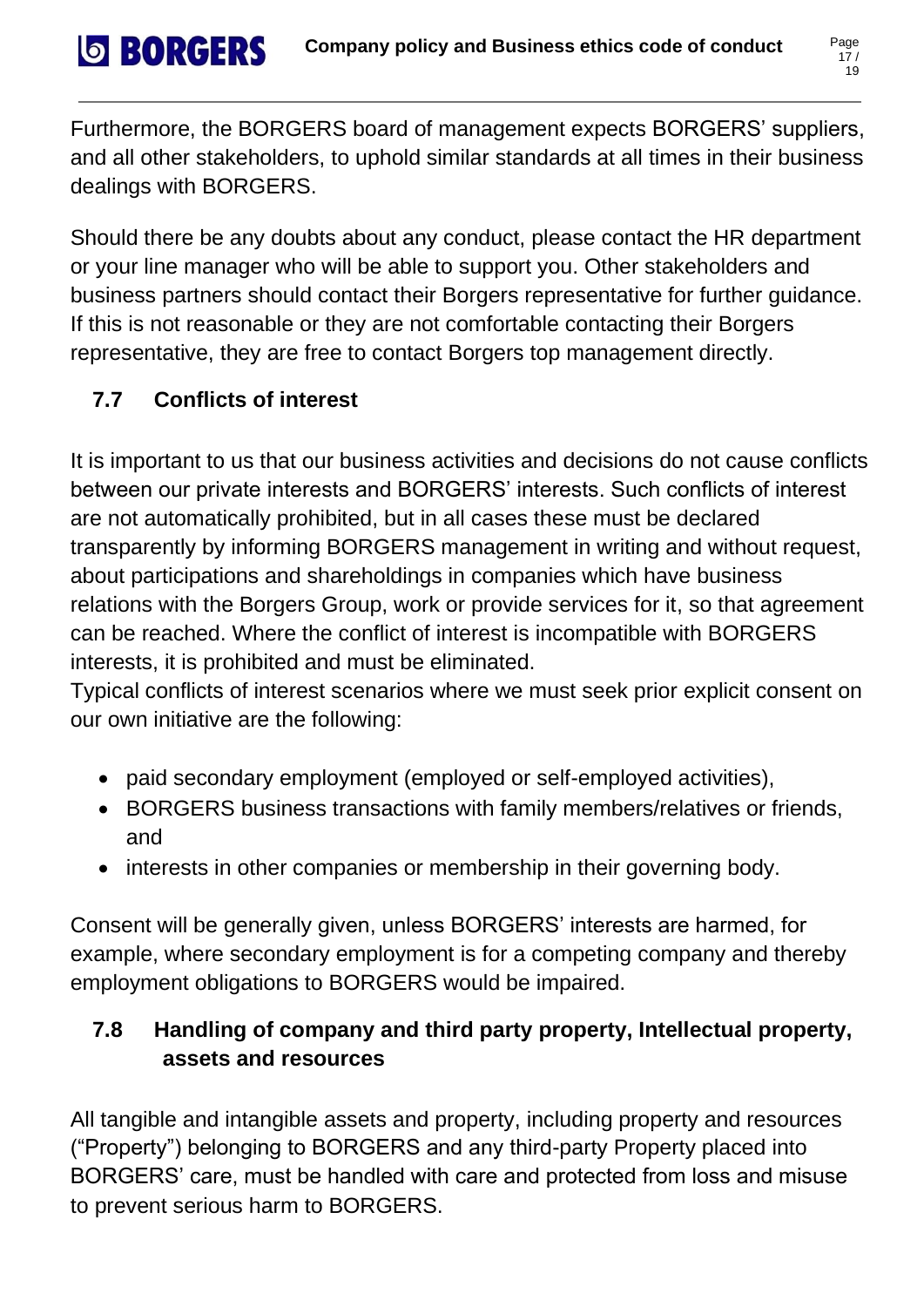BORGERS Property may only be used for BORGERS business purposes. Private use must be authorized in advance. Third-party Property, particularly intellectual property, may only be used when authorized.

Private use of third-party Property is prohibited.

# <span id="page-18-0"></span>**7.9 Export controls and economic sanctions**

As a global company, we comply with all local and international trade regulations and import and export control laws related to our international business transactions. This includes any economic sanctions or regulations intended to prevent terrorism. Each of us contributes to adhering to the laws, regulations and internal BORGERS rules in this field.

# <span id="page-18-1"></span>**7.10 Whistleblowing and protection against retaliation**

A whistle-blower is a person who passes on information about an individual's and/or a company's wrongdoing to the company, an individual, and/or a third party. The act of passing on that information is known as "blowing the whistle" or "making a disclosure."

Grounds for whistleblowing normally fall into one of the following categories:

• criminal offences

**SBORGERS** 

- failure to comply with legal obligations
- miscarriages of justice
- the endangering of someone's health and safety
- damage to the environment
- covering up wrongdoing in one of those categories

BORGERS fully believes that employees have the right to "blow the whistle" either where the company or an individual has demonstrated past or present wrongdoing or there are grounds to believe this will happen in the future.

BORGERS will investigate all claims of wrongdoing vigorously and fairly and will seek to protect the whistle-blower, including the whistle-blower's anonymity where appropriate. There will be no reprisals or consequences, such as dismissal, where